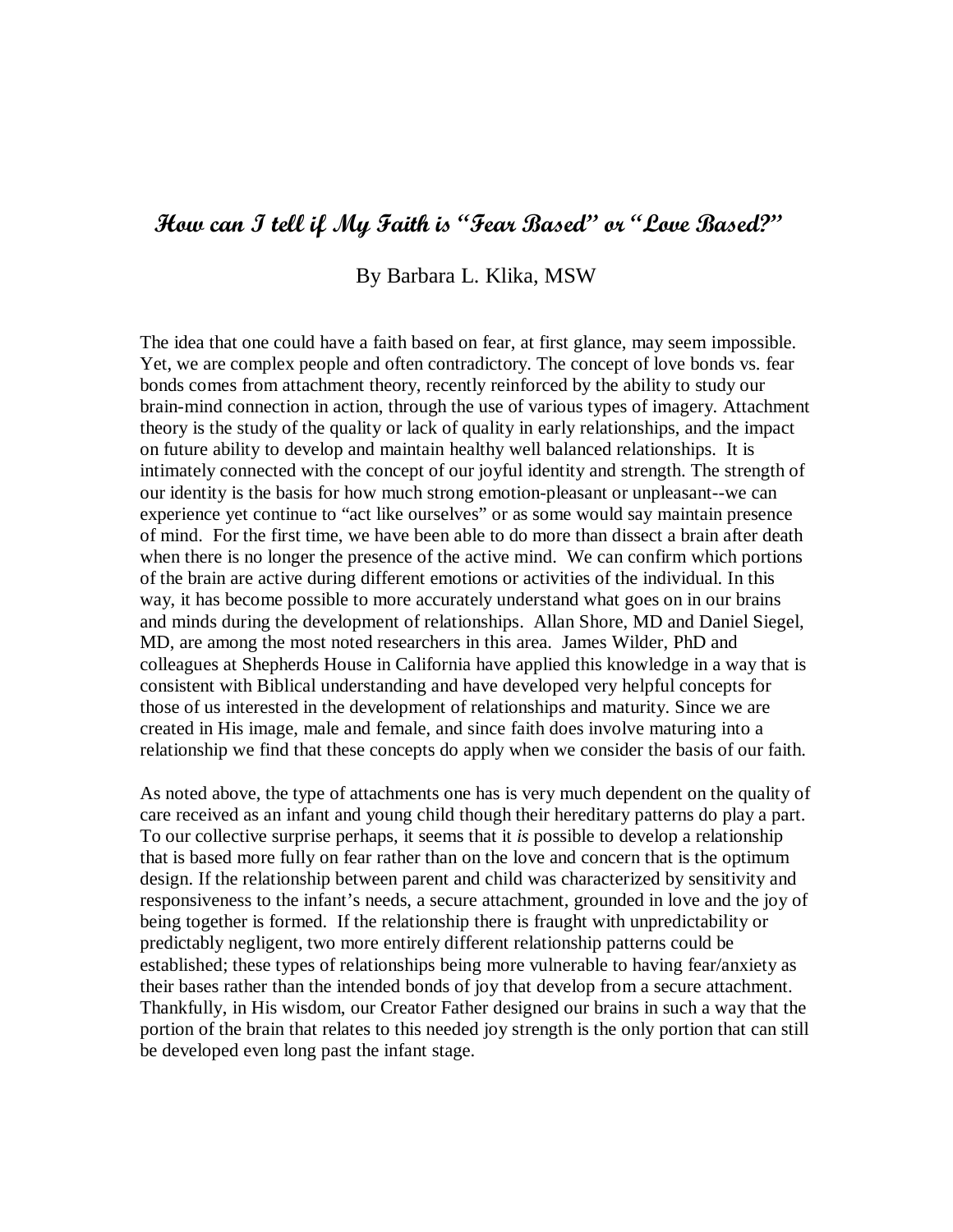What exactly is the faith bond that is being addressed here? How would I know what it looks like or plays out? In their book The Life Model: Living from the Heart Jesus Gave You Wilder et al have developed a useful chart for comparisons of love bonds vs. fear bonds. These concepts also have to do with maturation in the areas of emotions, morals and developmental stages as delineated by various researchers, among them, Kohlberg, Erik Erikson in Eight Ages of Man and Jim Wilder's Stages of a Man's Life.

#### **LOVE BONDS verses FEAR BONDS IN RELATIONSHIPS**

| <b>Love Bonds</b>                            | <b>Fear Bonds</b>                                                                                                                                           |
|----------------------------------------------|-------------------------------------------------------------------------------------------------------------------------------------------------------------|
| 1. Based on love and characterized by        | <b>Based on fear and characterized by</b><br>1.                                                                                                             |
| Truth, closeness, intimacy, joy, peace,      | pain, humiliation, desperation,                                                                                                                             |
| Perseverance and authentic giving.           | shame, guilt, and /or fear of                                                                                                                               |
|                                              | rejection, abandonment or other                                                                                                                             |
|                                              | Detrimental consequences.                                                                                                                                   |
| 2. Bond is <b>desire driven</b> . (I bond    | 2. Bond is avoidance driven. (I bond                                                                                                                        |
| Because I want to be with you.)              | because I want to avoid negative feelings                                                                                                                   |
|                                              | or pain.)                                                                                                                                                   |
| 3. Love Bonds grow stronger both when        | 3. Fear Bonds only grow stronger by                                                                                                                         |
| we move closer and when we move              | moving closer or by moving farther                                                                                                                          |
| farther away. (When we move closer, I        | away. (The closer we get, the scarier it                                                                                                                    |
| get to know you better. When we move         | gets, so I have to avoid the closeness or the                                                                                                               |
| farther away, I am still blessed by the      | farther away we get, the scarier it gets, so I                                                                                                              |
| memory of you.                               | have to manipulate closeness.)                                                                                                                              |
| 4. We can share both positive and            | 4. We cannot share both positive and                                                                                                                        |
| negative feelings. The bond is strengthened  | negative feelings. The bond is strengthened                                                                                                                 |
| by this truthful sharing.                    | by (1) avoiding negative or positive                                                                                                                        |
|                                              | feelings OR (2) by seeking only negative                                                                                                                    |
|                                              | feelings.                                                                                                                                                   |
| 5. Participants on both ends of the bond     | 5. Participants on only one end of the bond                                                                                                                 |
| benefit; the bond encourages all to act like | gain advantage: the bond actually inhibits                                                                                                                  |
| themselves.                                  | people from acting like themselves.                                                                                                                         |
| 6. Truth pervades the relationship.          | 6. Deceit and pretending are required.                                                                                                                      |
| 7. Love bonds continually grow and           | 7. Fear bonds increasingly restrict and                                                                                                                     |
| mature people, equipping them to find        | stunt growth, keeping people from finding                                                                                                                   |
| their hearts.                                | their hearts.                                                                                                                                               |
| 8. Love bonds operate from the front of the  | 8. Fear bonds operate from the back of the                                                                                                                  |
| brain, the "joy center", and govern "How     | brain and govern, "How do I get what I                                                                                                                      |
| do I act like myself?"<br>$II - 1I$          | want?"<br>$\mathcal{L}$ on $\mathcal{L}$ $\mathbf{F}$ and $\mathbf{F}$ and $\mathbf{H}$ and $\mathbf{H}$ and $\mathbf{H}$ and $\mathbf{H}$ and $\mathbf{H}$ |

*Used by permission of E. James Wilder, Shepherds House* 

Consider each of these aspects, presented in a comparative format here, to decide what types of bonds are more prevalent in your life. It is probably easiest to think of one relationship at a time; then go through the chart thinking about which description seems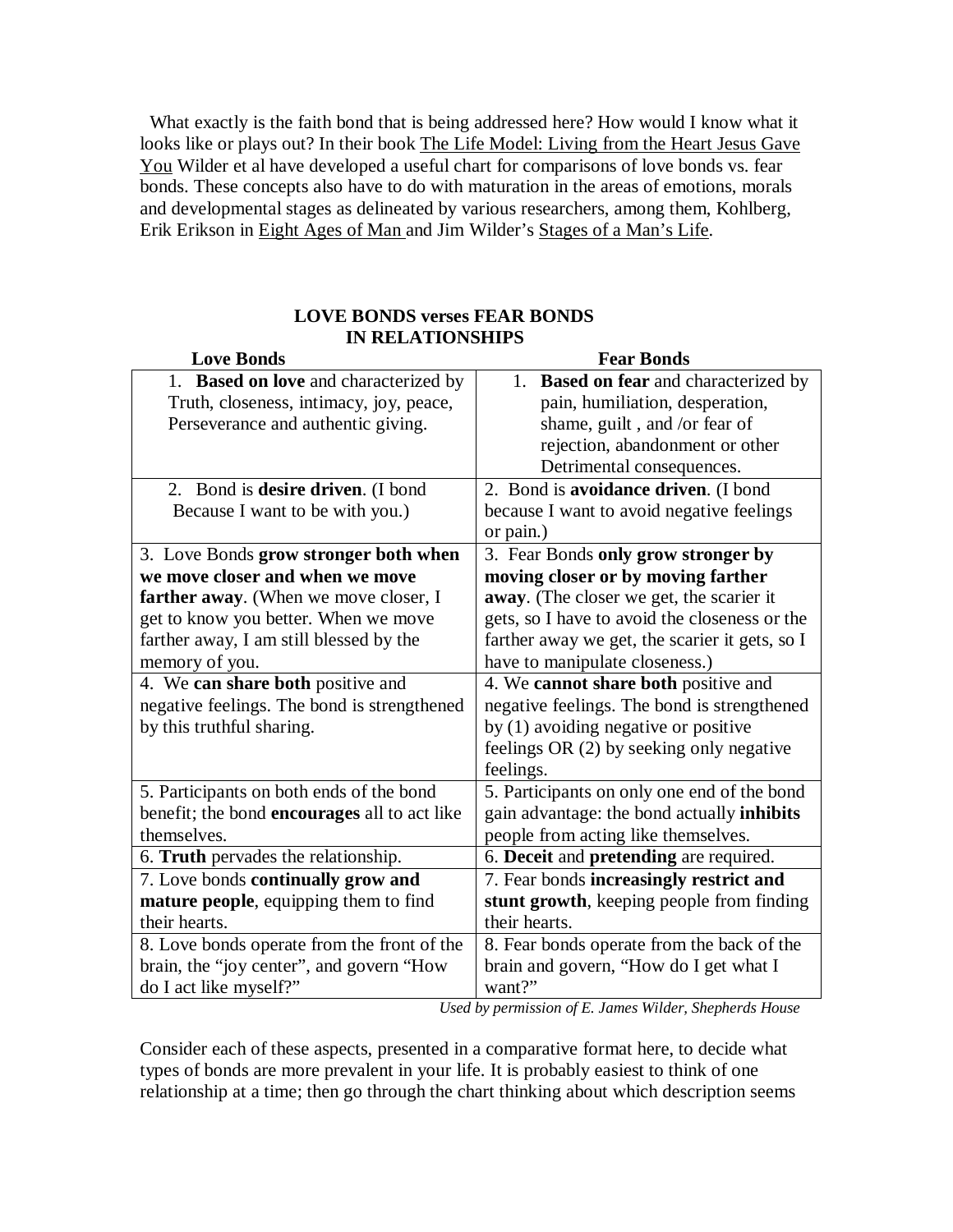more applicable to that relationship. It is entirely possible and probable to have a mix of love and fear bonds with some people, while others are more clearly in one camp or the other. Take a moment of prayerful celebration for those relationships that are more fully founded in love bonds. They are the relationships in which you will be able to test and grow.

How might this pattern of love vs. fear bonds play itself out in our faith relationship with our Elohim? In human relationships, there will always be two individuals, at least, to consider, because each one's security and capacity to relate will impact the quality of the relationship. For our Creator however, there is only one option: He is Good, He is Love itself, He does not change or lie. The Father and the Son are One! He is a God of emotions, yes, and He will respond or direct us through them but whether we comprehend what is happening or not, whether it is a time of blessings for obedience or stressings due to disobedience, we can know and maintain our assurance that He is always loving and always good.

### **A Brief Study of these Characteristics of a Love Bond on YHWH's Part**

| Love: His love surpasses all knowledge.                                                                                 | <b>Ephesians 3: 17-19</b>                       |
|-------------------------------------------------------------------------------------------------------------------------|-------------------------------------------------|
| Intimacy, closeness: Yahshua prayed that "they may be One with the Father as I am One<br>with Him."                     | John 17: 20-23                                  |
| Perseverance: He is long suffering, not willing that any should perish. Matthew 18: 14                                  |                                                 |
| Truth: His Word is Truth and He will sanctify us in His Truth.<br>He is not a man that He would lie.                    | <b>John 17: 17</b><br><b>Numbers 23: 19</b>     |
| Giving: The Shepherd would lay down His life for His sheep.<br>Ask and you shall receive.                               | <b>John 10: 11</b><br><b>Matthew 7: 11</b>      |
| Desire: I have loved you with an everlasting love.<br>Come away my Beloved!                                             | Jeremiah <sub>31</sub> : 3<br>Song of Solomon 2 |
| Growing in closeness: Nothing can separate us from the Love of <i>Elohim</i> /God, which is<br>in Yahshua ha Maschiach. | <b>Romans 8: 39</b>                             |
| Both positive and negative can be shared:<br>In all things, pray without ceasing.                                       | <b>Ephesians 6: 18</b>                          |
| Both benefit: He rejoices over us with singing. He is anticipating the Restoration of all<br>things with joy.           | Zephaniah $3:17-20$                             |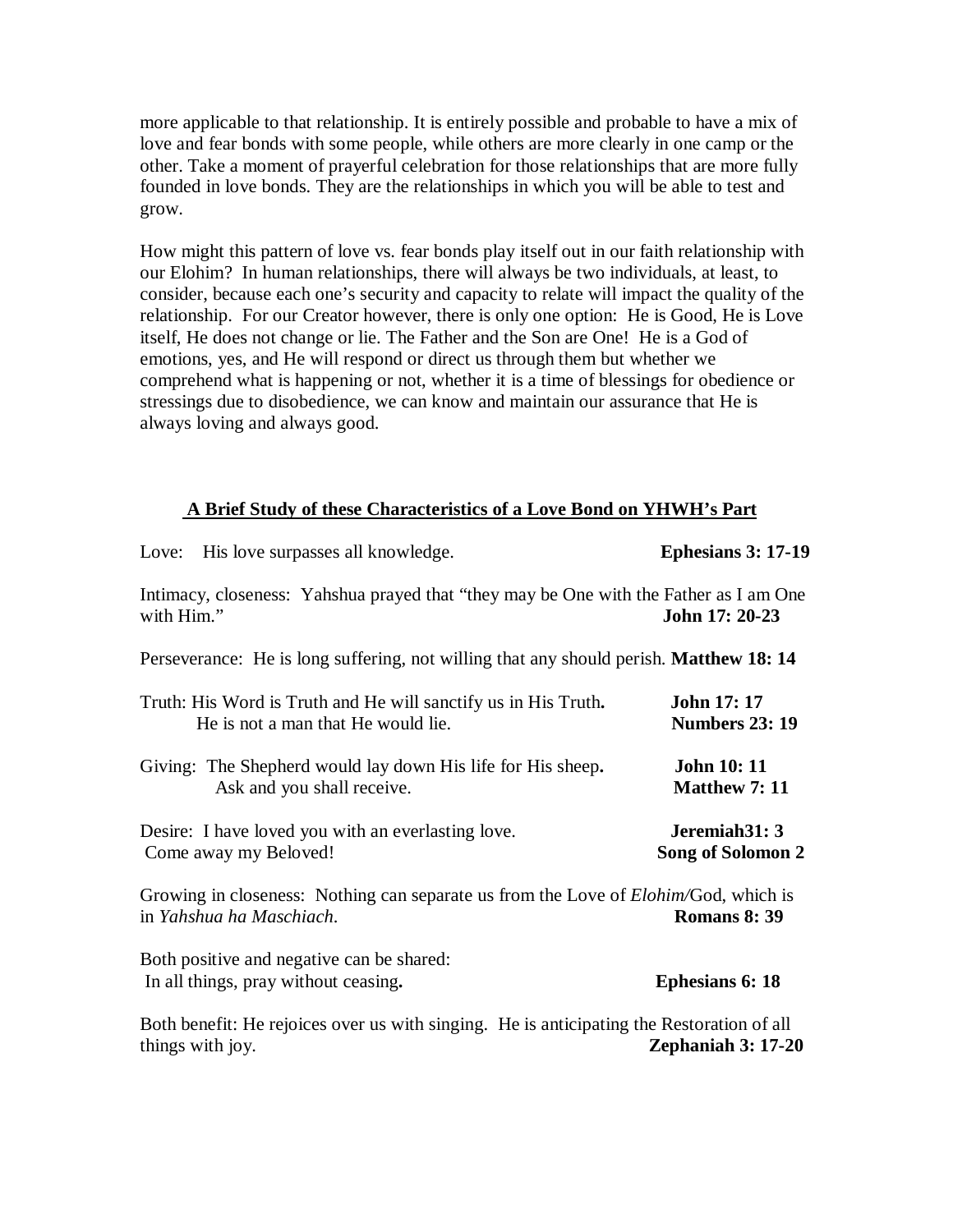Covenant Love: He has sworn it by Himself. He cut the covenant with Abraham, and by faith, with us, His heirs. In the knowledge of His love and the exhortation of His Torah and *Ruach/*Spirit, we can rest securely confident that He will work all things together for our good and that He is able to accomplish His plans in us. **Romans 8: 28**

Absence of Fear: Fear is not in Him, because He is love. **1 John 4: 16-18** (In a sense, we come back around to the beginning, which is His love)

Jut as someone lacking in maturity or joy may be unable to perceive the joy or love coming from another person, so is it true that we are not always capable of fully perceiving, let alone fully receiving His love for us. It has been common wisdom for many years that the quality of the child's relationship with their parent, generally with the father, has a great bearing on the individual's ability to enter into relationship with YHWH, our Elohim, the Creator Father. In the concepts of love and fear bonds and the research behind them we can see the "backstage" view of how it all actually works together.

If I am predominantly walking in a love bonded relationship with YHWH through my Messiah, Yahshua, I will generally be able to hold on to the knowledge of these attributes as listed above. I will be able to act like myself, no matter what the stressors might be, because I will know that I am loved. I will also know that I cannot fully comprehend the depth of His love while I am yet in this finite body but I am nevertheless confident. I will find myself hungering and thirsting for His Word because His Word is Truth and I want to please my Beloved. I won't find Bible study to be a burden but a delight. I will find myself praying about all things, large and small, but praying out of that confidence and assurance of my relationship with Him. I am very aware of the price He paid for me, but rather than dwell on the tragedy of it, I will exult in the victory of it. I will be joyful or grieve and mourn in due season as circumstances may toss and turn but underneath it I will have the sense of peace and confidence that can only come from Him.

On the other hand, if I am walking predominantly in a fear-bonded relationship with our Messiah, the things described above may sound like far-fetched, fantasy experiences. I may believe that such goodness is a pipedream, maybe something someone else might know but never for me. These things would be true, even though I had declared with all sincerity and honor that I believe and accept Messiah's atoning work on my behalf. I would be focused on the disobedience issues, aware of the elements of discipline, or punishment, that I see in the Word. Rather than being confident that I have dignity and worth because I am created in His image and I am seeking His will, even though imperfectly, my familiar stance would be more that of dread. I would be anticipating how I might fail the next time and what kind of trouble I would need to endure when I displease Him. If I am lacking in self worth, I would focus on how I need to perform in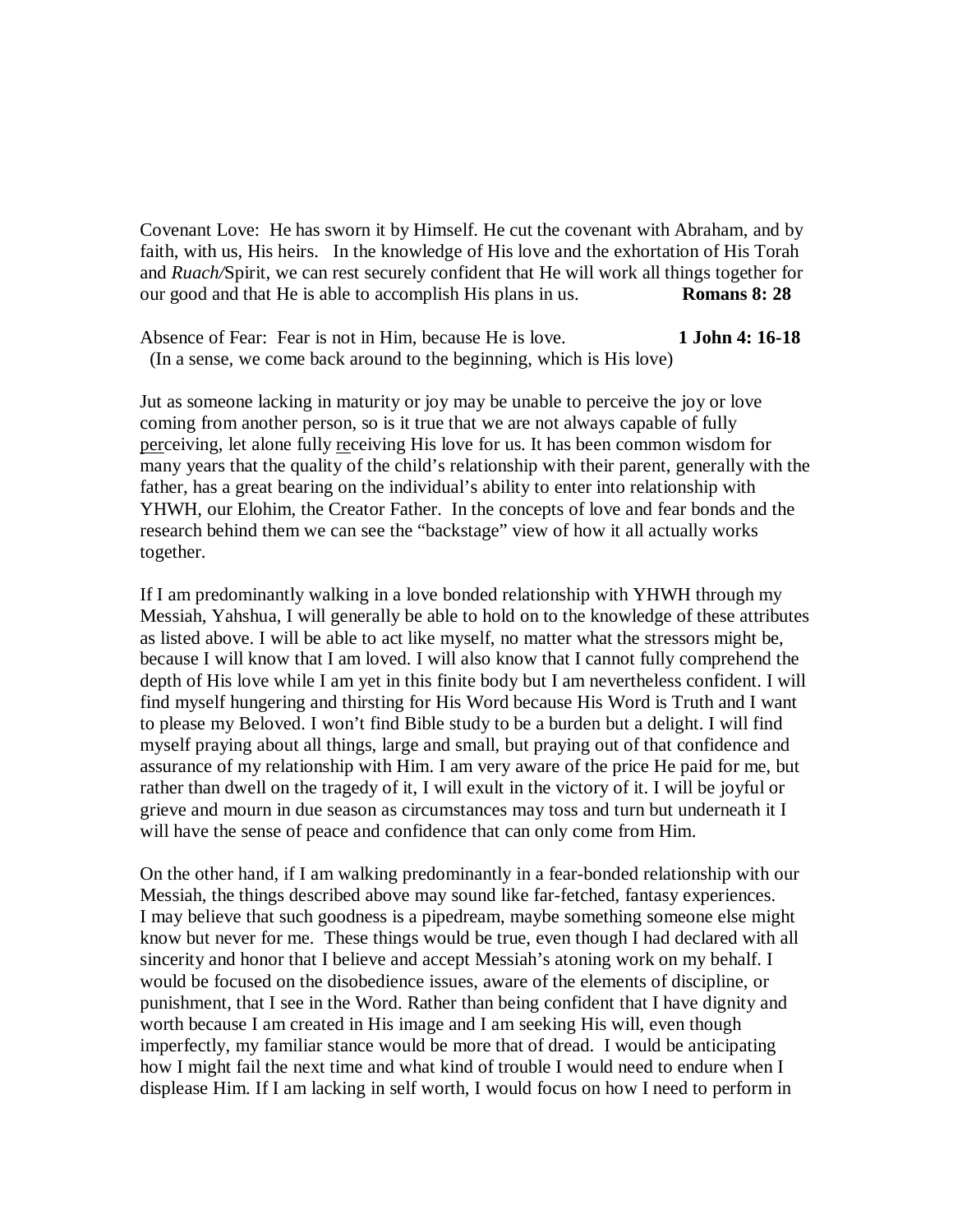order to avoid being in trouble with God. My concern would be less for the spirit of His commandments and more for the letter of the law. I would not really in my heart believe that personal relationship could be personal and intimate and joyful, believing instead that I must toe the line in order to have any relationship with Messiah at all. "Just tell me what to do so I know how to behave right," is a statement made by one who appeared to have just this sort of bond with our Messiah. I would be trying to make points by doing things correctly in order to avoid punishment, rather than out of love and a desire to please my Beloved.

One aspect of a fear-based relationship is a reliance on emotions for decision-making. A person reliant on emotion would generally decide one way or another on the basis of whether they would receive reward or punishment. Without a growing relationship and knowledge of the Word, one can easily be swayed by emotions. Emotions are part of who we are created to be, and are to be desired, rather than to be emotionless or flat and cold. Yet, they must always be balanced with knowledge and awareness in order to prevent us from being swayed by any teaching or impression that comes along. A tendency to focus on guilt, shame or fear of rejection can be easily manipulated and mistaken for faith. A fairly recent example has been the movie "The Passion of the Christ." The producer, Mel Gibson, intended to focus on the details of our Messiah's sufferings in order to produce deep emotional responses. From all reports, his effort was successful. Yet, to base one's faith on an emotional response is a mistake made all too often. If emotion can be swayed one way so easily, it can also be swayed in another direction without much effort. Compare this to the seeds dropped on poor soil. The seeds of such an emotion driven "faith" may well spring up quickly, but they will also easily wilt or be scorched in times of trouble. A loyalty based only in emotion will not stand the heat of persecution.

The issue of intimacy with God is a strong concern for one who is walking in more fear bonds than love bonds. It is too scary to get close to Him, because He might see something in me I'd rather He didn't (forgetting that He does see all) but neither would I want to fall away enough that I might feel too lost. (Another aspect of emotional decision-making.) I might then find myself in a sort of bargaining position, trying to find just the right balance in which I can feel safe enough but not too close for comfort. Because I don't have the confidence to just be myself in this relationship, I might seek out situations in which I can feel intense emotions, such as a worship time or corporate, intercessory prayer. I could find myself praying, not TO my Father, but for the benefit of those hearing me. In the company of other Believers, I might try to look and sound good in what I do, wondering all the time which ones of the others are looking down on me for some reason unknown to me, but probably devastating to my reputation. This would be part of my effort to receive positive emotions in this relationship with God, but even here, I would be wondering what would happen if I make a mistake. On the opposite end of this balancing act, might be one who looks for experiences that reinforce any potential guilt or shame they already have, thus giving them permission to stand back and not pursue a deeper intimacy for too long.